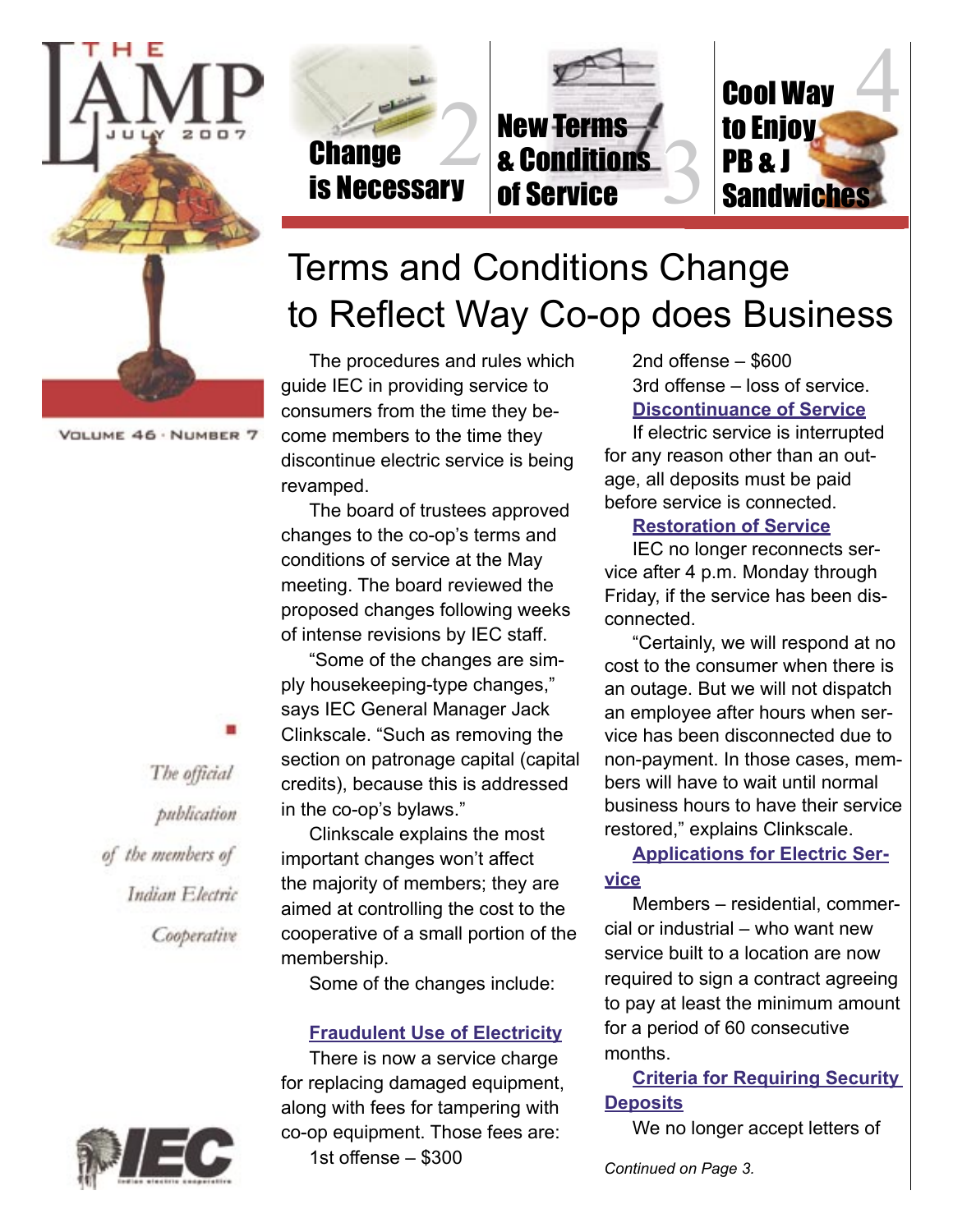Cowboy Hats & Hard Hats

# Change is Necessary

This issue of The Lamp is devoted to changes in the terms & conditions of Indian Electric Cooperative. The terms and conditions are one of the three most important documents we have at IEC. They, along with the bylaws and board policies, form the basis for how the business of the cooperative is conducted. Your board of trustees has approved revisions to the terms and conditions that will become effective on July 1st.

The terms and conditions are exactly as the name implies. They are the terms and conditions under which members accept service from IEC and how IEC delivers that service. When a person or company becomes a member of the cooperative, the new member agrees to abide by these terms and conditions. They can only be changed or revised by action of a majority of the board of trustees. The changes that became effective July 1 are the most sweeping changes in many years and impact many areas of IEC's operations.

We have spent many hours updating this most important document. Foremost in considering each change was its ability to allow us to provide quality service while keeping our expenses as low as possible. The lower we keep expenses, the less we

*by Jack Clinkscale, General Manager*

need to charge for power. Please take a moment and look over these changes. We want all members to be informed of the changes and a bill insert will be included in your next bill which will further review the revised terms and conditions. Knowledge is power, so a few minutes spent reviewing these changes could be very beneficial.

A full and complete copy of the revised terms and conditions are available at both IEC offices.

#### **INDIAN ELECTRIC COOPERATIVE, INC.**

**Office Hours** 7:30 a.m. – 4:00 p.m. (Monday - Friday) (918) 358-2514 www.iecok.com

**To Report an Outage** (918) 358-2514 or 1-800-482-2750

**To Report Meter Readings**  (918) 295-9520

#### **Board of Trustees**

| <b>District 7</b> |
|-------------------|
| <b>District 1</b> |
| District 8        |
| <b>District 2</b> |
| <b>District 3</b> |
| <b>District 5</b> |
| District 6        |
| District 9        |
|                   |

Jack Clinkscale, General Manager Kay Rabbitt-Brower, Editor

*The Lamp* (USPS 942-940) is published monthly by Indian Electric Cooperative, Inc., P.O. Box 49, Highway 64 Southeast, Cleveland, Oklahoma 74020 for the interest of its membership. Subscription price was \$0.17 per month in 2004. Periodical postage paid at Cleveland, Oklahoma and additional mailing offices.

- Postmaster: Send address changes to The Lamp, P.O. Box 49, Cleveland, OK 74020.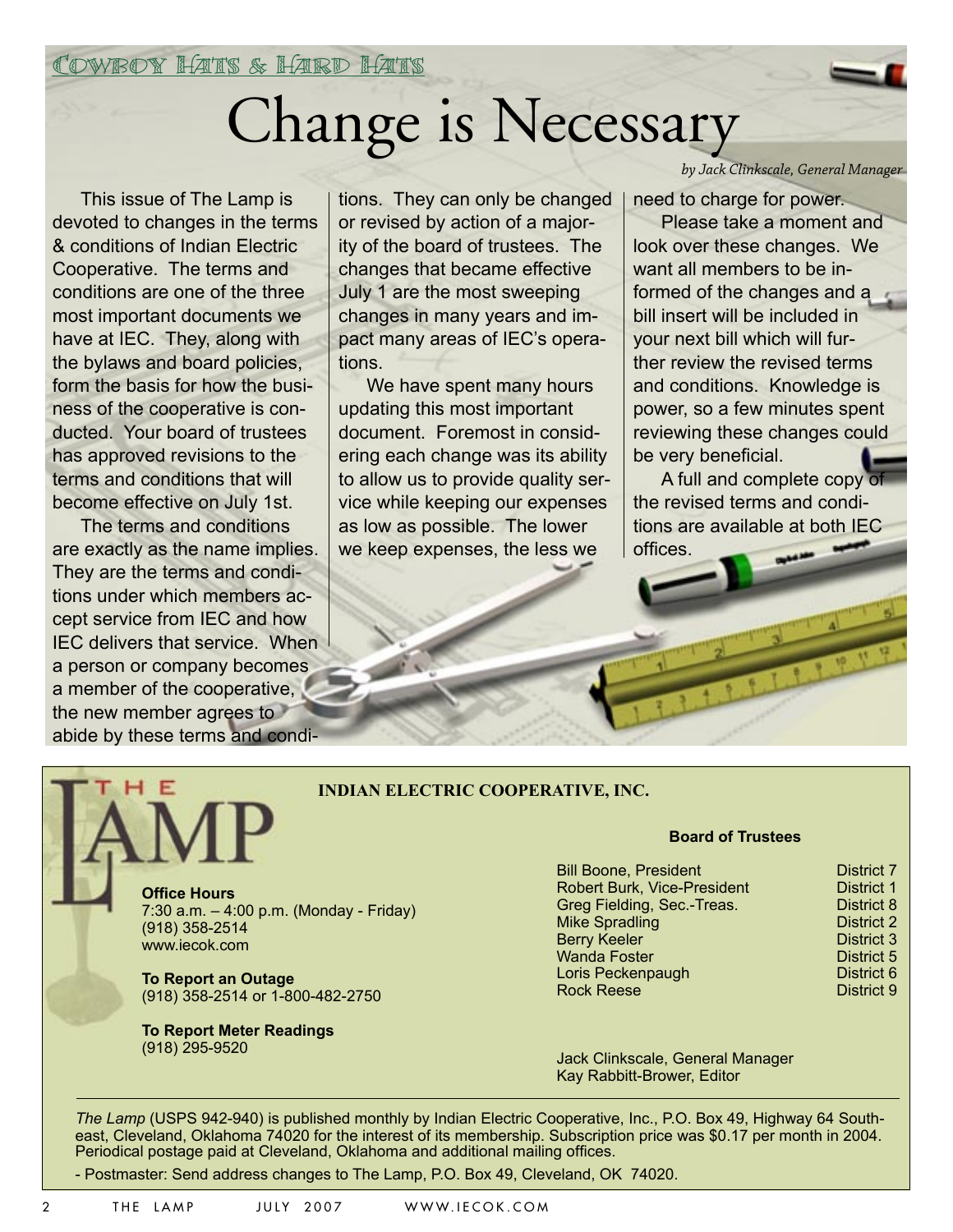### Terms and Conditions Change *Continued from Page 1.*

credit from previous utility service providers. Changes to this section allow the co-op to use an outside credit scoring service which will be selected by IEC.

Also, IEC may refund residential deposits after 24 months of good payment history.

#### **Billing**

All bills are due no more than 20 days from the mailing date on the bills. Failure to receive a bill does not exempt a member from paying the bill on time. If a bill is not received, members are expected to contact the co-op or access www. iecok.com to view the bill online.

IEC may refuse to accept a check from a member who has one or more returned items in the previous 12 months.

#### **Service Charges**

There is no longer a charge for failing to read a meter, since all meters can be read from the co-op once installation of automatic meter read (AMR) meters is complete.

#### **Replacing or Repairing Damaged Co-op Property**

If IEC should have to replace or repair damaged co-op property, then labor, material and trip charges will apply.

#### **Testing Meters**

The fee to test a meter is now \$100; it will be refunded if the meter is found to be running fast.

#### **Meters and Disconnect Devices**

IEC no longer provides disconnect devices or breakers, as

## Terms and Conditions of Service Charges and Fees

| <b>Membership Fee</b><br><b>Temporary Disconnect Fee</b> | \$75<br>\$50               |
|----------------------------------------------------------|----------------------------|
| <b>Tampering Fee</b><br><b>First Offense</b>             | \$300                      |
| <b>Second Offense</b>                                    | \$600                      |
| <b>Third Offense</b>                                     | <b>Loss of Service</b>     |
| <b>Collection Fee</b>                                    | \$100                      |
| Forfeiture of Discount                                   | $1\frac{1}{2}\%$ per month |
| <b>Returned Check Charge</b>                             | \$25                       |
| Damaged Property                                         | \$100                      |
| <b>Meter Testing</b>                                     | \$100                      |
| <b>Broken Seals</b>                                      | \$50                       |
| <b>Special Trip Charge</b>                               |                            |
| <b>During Normal Hours</b>                               | \$100                      |
| <b>After Hours</b>                                       | \$200                      |
| <b>Retention Fee</b>                                     | \$120 Annually             |
|                                                          |                            |

the co-op's responsibility ends at the meter.

Members need to call the Co-op if they should have to cut a meter seal, because a penalty will be imposed when a meter seal is found to be cut or missing.

#### **Power Line Extension**

Line extension amounts granted using revenue calculations from the previous year are now eliminated.

Most new extensions will be granted 300 feet at no cost.

Loads greater than 750 kiloWatts will be addressed on a case by case basis.

Idle services will pay an annual retention fee or be removed.

#### **Sale of Electrical Appliances, Materials and Equipment**

This section is eliminated from the terms and conditions as IEC no longer sells any electrical wiring, materials or supplies to

consumers.

"These items are readily available from other vendors throughout our service territory," explains Clinkscale.

"Our business changes periodically, so we have to make changes to our terms and conditions of service," he says. "I know change can be difficult, but in order to keep the cooperative cost down to all members, these changes are necessary. We are evaluating all of our procedures in an effort to control the rising cost of energy."

Clinkscale goes on to say if anyone has questions about the changes, they are asked to call David Wilson, IEC manager of member services at (918) 295- 9557.

*Continued on Page 4.*